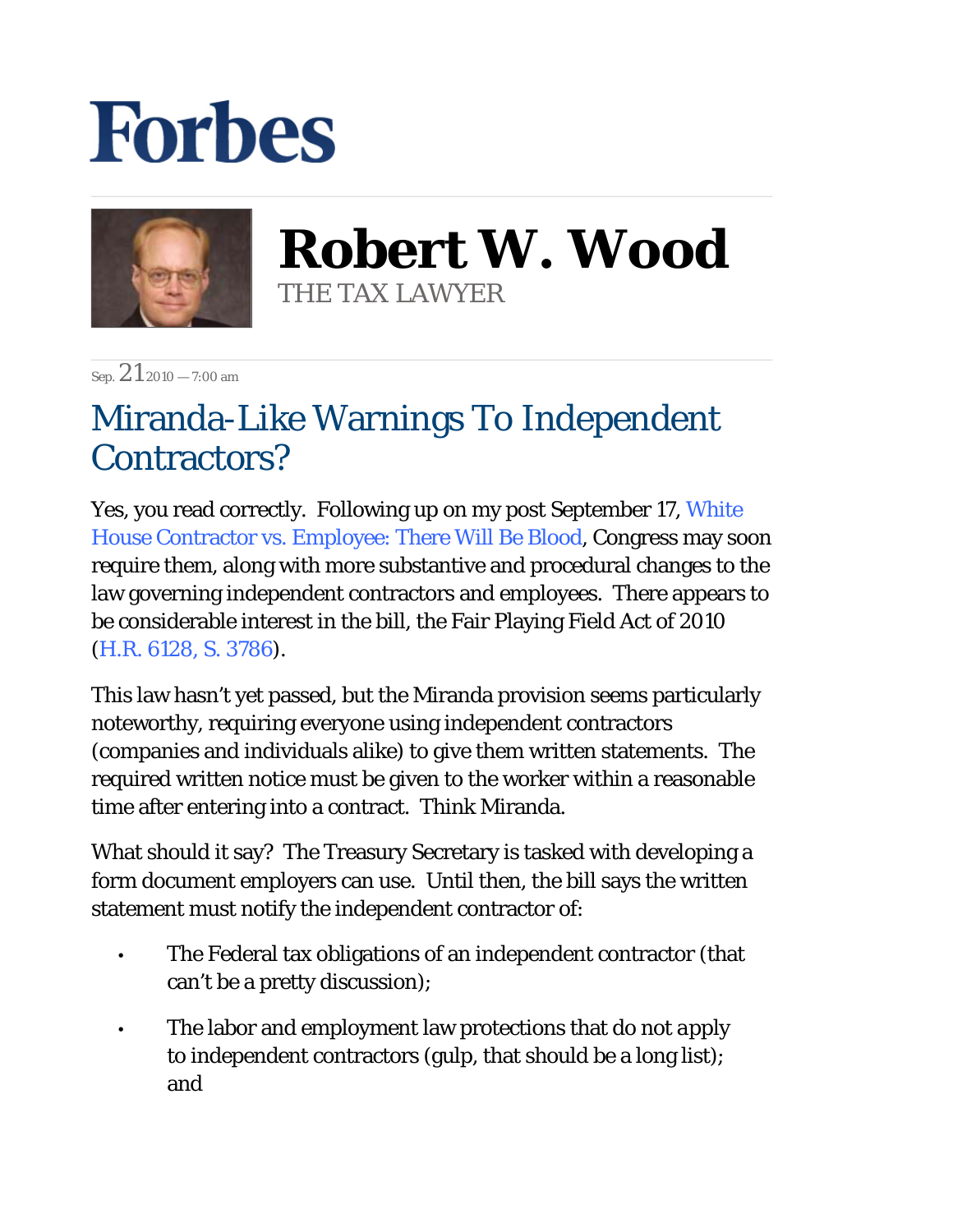The right the independent contractor has to ask the IRS for a determination whether he or she is an employee or independent contractor (ouch).

•

This may be perfectly appropriate. In fact, there are many workers currently treated as independent contractors who probably have no business (no pun intended) being so treated. Seeking to sidestep the myriad liabilities of having employees, employers sometimes push the envelope so hard that the envelope, well dissolves. The notice provision seems designed to temper the independent contractor "enthusiasm" of at least some employers, and it probably will.

In fairness, the new written notice would only be required to be handed to independent contractors whom you hire on a regular and ongoing basis, and only within the scope of your trade or business. So presumably, the notice would not apply to your plumber whom you hire to install a new faucet at home, nor to the gardener who prunes the trees in your hard several times a year, even if he does it year in and year out for 20 years.

But the ongoing business use of independent contractors will be covered. The Miranda-like warning will most certainly prompt some workers who receive it to think twice about their status. A worker might think:

"Gee, you mean I have to pay taxes on this money? You mean I have to pay self-employment tax too? And I get to medical benefits, no vacation, no pension, no insurance, no workers compensation if I'm injured, no employment benefits if I'm "laid off." This contractor gig doesn't sound so hot after all."

The icing on the cake is the required notice that the worker can ask for a ruling from the IRS. This isn't a hard thing to do. An IRS Form SS-8 is a streamlined worker ruling form. Any worker or company can fill one out to obtain an IRS determination on a worker's status. And unlike most other rulings from the IRS where you have to pay a fee, this one is free.

But most forms submitted are by workers—about 90 percent. And most forms produce an IRS ruling that the worker is an employee. In fact, for fiscal year 2008, the IRS says 72 percent of all Form SS-8 requests it